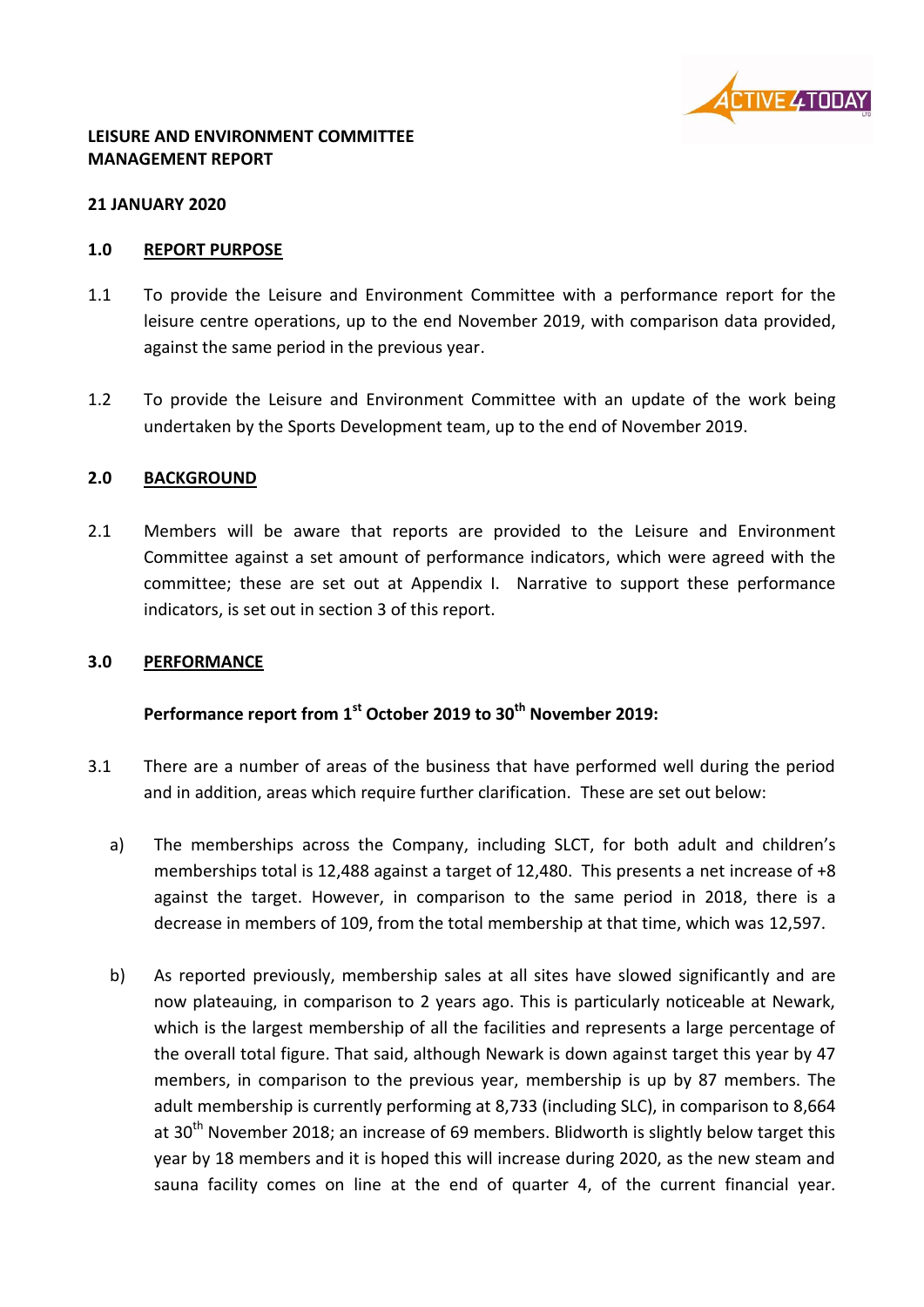Dukeries Leisure Centre adult membership is below target this year by 19 members. It is hoped this will increase during 2020, as the new swimming pool is developed at the site, towards the end of the year. This will be a fantastic addition for the site and should attract both adult and junior members to the facility.

c) The children's membership base is currently performing at 3,755, to the end of November 2019. This is -75 members down against its target of 3,830. This is affecting at both Newark and Dukeries Leisure Centres. Dukeries is currently under target, as a result of the on-going issues with having no swimming pool at the site. However, this will be rectified during 2020, with the addition of the new swimming pool. It is expected this will have a significantly positive effect on the junior membership, when this is developed. During this time, there has been approximately 75 members registered at Dukeries, who are using the Newark facility. Whilst this is positive, to have retained 75 members, this does have a knock on effect for Newark and reduces their ability to sign on junior members at this site, due to lack of space. As reported previously, Newark has also struggled with the recruitment of coaches and has suffered from the loss of coaches to competitor facilities. This has also affected the spaces available for new customers; recruitment has taken place and in-house training undertaken recently. As a result, it is hoped this down turn will be addressed throughout 2020.

| <b>Site</b>     | <b>Type</b> | <b>Actual</b> | <b>Target</b> | <b>Variation</b><br><b>of</b><br>actual<br>to<br>target | Comparison to<br>2018 | Variation<br>to<br>previous year |
|-----------------|-------------|---------------|---------------|---------------------------------------------------------|-----------------------|----------------------------------|
| Blidworth       | Adult       | 792           | 810           | $-18$                                                   | 849                   | $-57$                            |
| <b>Dukeries</b> | Adult       | 901           | 920           | $-19$                                                   | 912                   | $-11$                            |
| <b>Newark</b>   | Adult       | 4,633         | 4,680         | $-47$                                                   | 4,546                 | $+87$                            |
| Blidworth       | Child       | 32            | $\Omega$      | $+32$                                                   | 23                    | $+9$                             |
| <b>Dukeries</b> | Child       | 258           | 300           | $-42$                                                   | 444                   | $-186$                           |
| <b>Newark</b>   | Child       | 2,094         | 2,210         | $-116$                                                  | 2,118                 | $-24$                            |
|                 |             | 8,710         | 8,920         | $-210$                                                  | 8,892                 | $-182$                           |

d) The table below provides the detailed actual membership data (for A4T sites only), with a comparison against target and the performance of the same period in 2018.

Table 1, 2019/2020, membership data to 30<sup>th</sup> November 2019

- e) The number of user visits across all sites has experienced a substantial increase in comparison to the cumulative figure for 2018. From  $1<sup>st</sup>$  April to 30<sup>th</sup> November 2019, the sites have seen 812,859 visits recorded, in comparison to 782,087 in 2018. This represents an increase of nearly 31K usage visits.
- f) The largest increase has been identified at Southwell Leisure Centre, where the number of visits have significantly increased, as a result to the improvements of access control on various points of the centre (fitness suite door and swimming changing rooms).
- g) In reviewing the breakdown of usage and the demographics of the users, i.e. females, under 16's and over 60's, user data demonstrates that the Company is collecting greater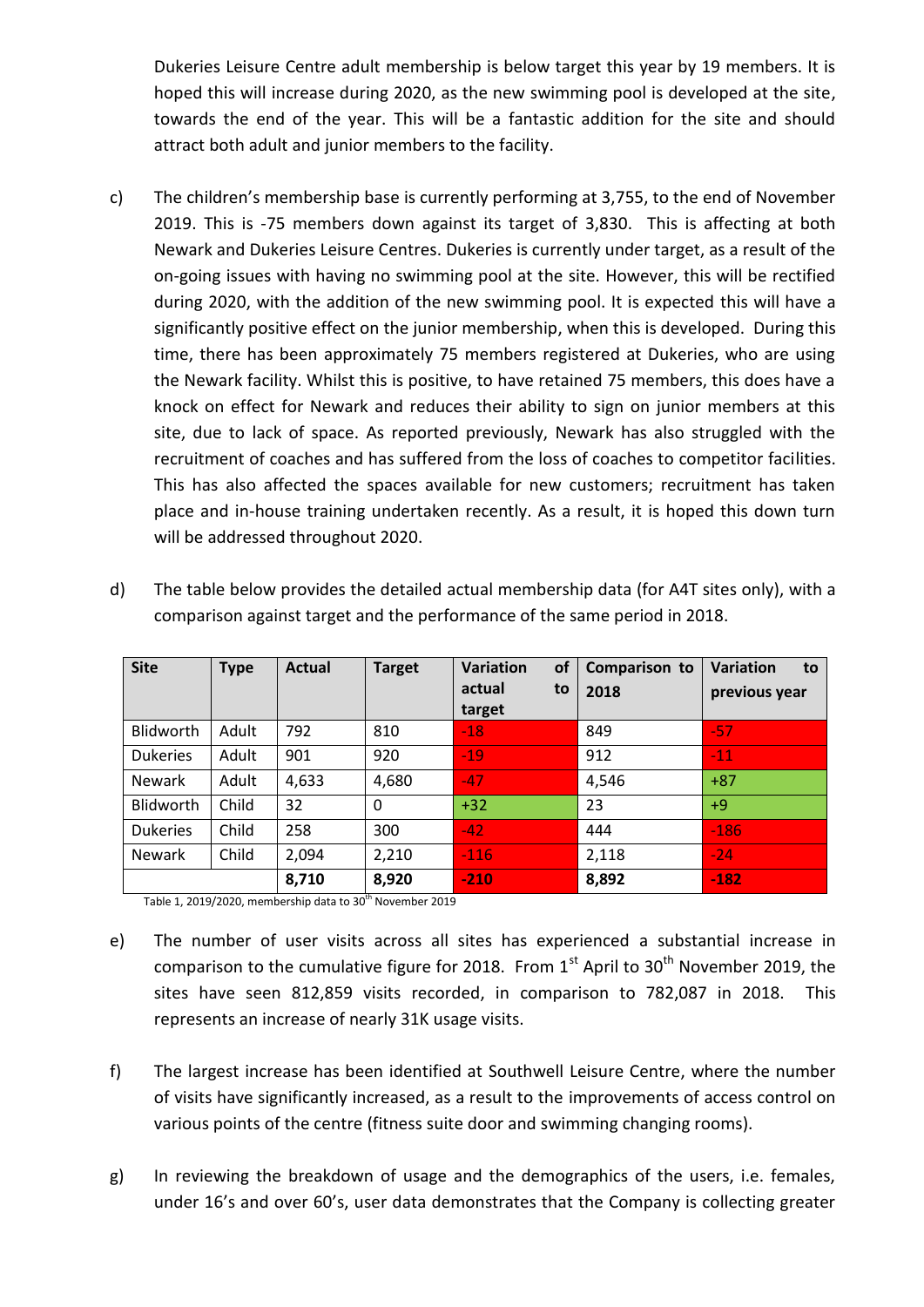levels of demographic data, which allows much more informed information about the usage. The user visits for the 60+ age group is continuing to experience almost 12,000 visits per months across all sites. This provides a total number of user visits since  $1<sup>st</sup>$  April of 89,804; an increase of 9,720 on the same period last year, where usage was recorded as 80,084.

- h) Despite the membership base for children experiencing a decrease, the number of user visits for under 16's has seen an increase across all sites for the month of November, to 34,409. This represents an increase of 3,197 in comparison to the same period in 2018, where usage was recorded at 31,212.
- i) The cumulative number of junior membership visits from  $1<sup>st</sup>$  April 2019 to 30<sup>th</sup> November 2019 has been recorded as 269,647 compared to the same period in 2018, which was reported as 259,588. This represents an increase of 10,059. The increase in recorded visits is because of the improved ICT infrastructure and the customers using the multiple course option, included within the children's Xperience programme e.g. a dryside and wetside course and holiday activities included in the top package.
- j) The promotions have continued throughout the period and are part of the marketing and communications framework, to attract both new members and retain those who already use the sites. These included two campaigns, for new members to try the facilities for two weeks, for only £10. The offer was open to juniors during October 2019, covering the school half term holiday. For adults (aged 16 years and above), the promotion ran throughout November 2019.
- k) The number of GP Referrals received from health care professionals between 1<sup>st</sup> April 2019 to  $30<sup>th</sup>$  November 2019, was 334. This, in comparison to the same period in 2018, is an increase of 27, against its figure of 307. The range of providers that are referring to the centres is steadily increasing each month, through the work of the sports development team and the two new employees, which joined the Company recently.
- l) The number of individuals that subsequently joined the subsidised membership was 201, which again presents an increase in comparison to the same period last year of 36. At this time, the number stood at 165.
- m) Partnerships with other community sports facilities are also increasing. Members will be aware that A4T have been supporting the development of the sports hall at Barnby Road Academy, with a view to managing and administering the community bookings from January 2020. Officers have been contacting local clubs and groups to offer site visits in preparation for the building becoming available. A further update will be provided to members on this partnership, throughout 2020.
- n) The customer satisfaction score is calculated through the fitness retention software, TRP and is used across all the leisure centres. The system randomly generates emails to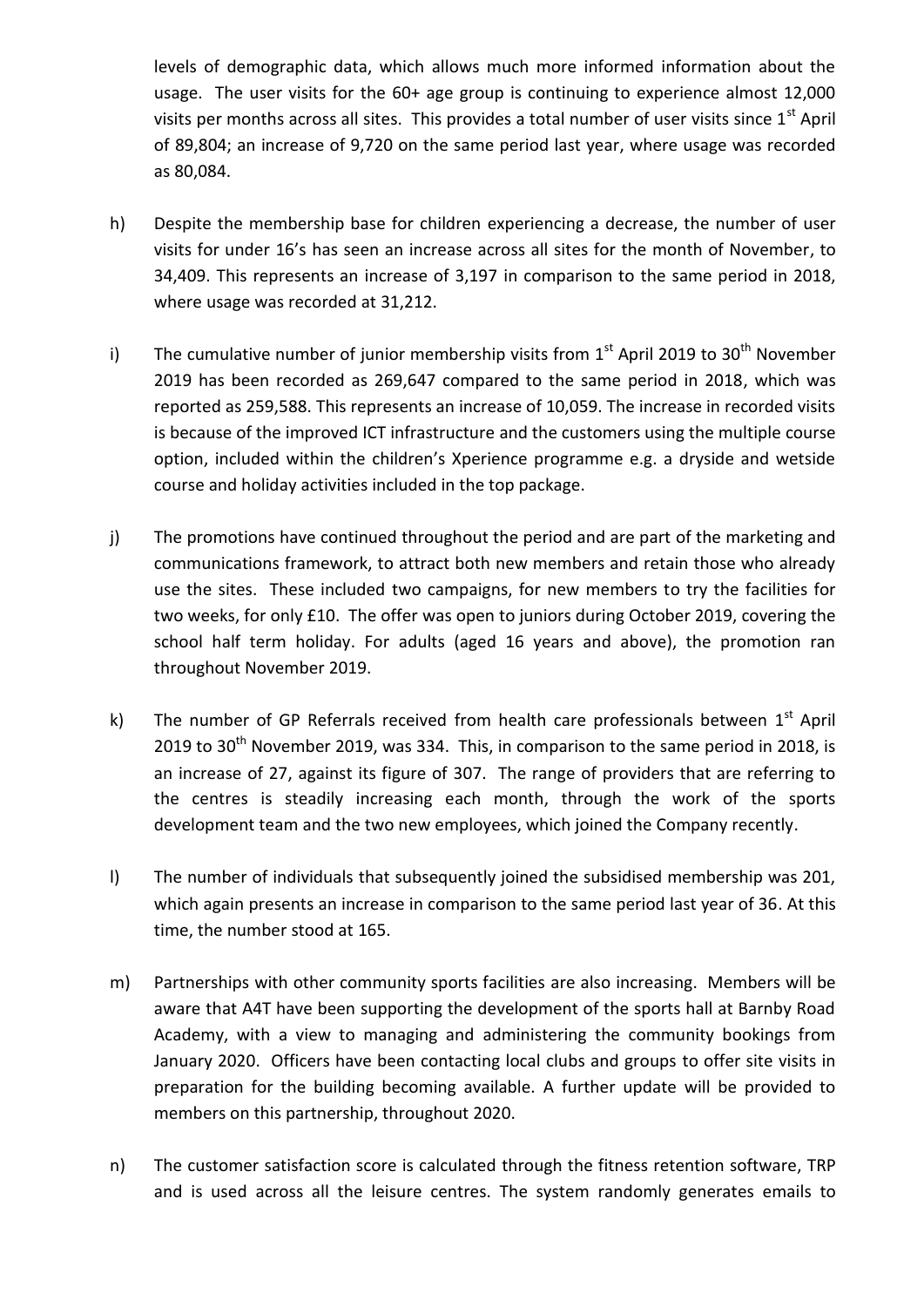approximately 30 customers per day and requests feedback on a number of items, including cleanliness, customer services and the journey to the facility e.g. parking, logging in, door access etc. The current performance to 30<sup>th</sup> November 2019 remains very similar, with an average of 47% across all sites, which is 2% higher than the national average of 45%. The score changes on a daily basis due to the nature of the software, however, for the purposes of reporting, the Company average the scores over a monthly period.

#### **4.0 UPDATE ON 2019/2020 BUSINESS PLAN**

4.1 Members will be aware that as part of the business plan, a set of outcomes and objectives is agreed with the committee. These were reported at the previous L&E committee to Q2. Below are further comments for the remaining 2 months to period 8, of the 2019/2020 business plan objectives and actions.

| <b>OUTCOME</b>                                                                                                                                                        | <b>OBJECTIVE</b>                                                                                                                                                                                                                                                                              | <b>ACTION</b>                                                                                                                                                                                                                                                                                                                                                                             | <b>PROGRESS to period 8</b>                                                                                                                                                                                                                                                                                                                                                                                                                                                                                     |  |
|-----------------------------------------------------------------------------------------------------------------------------------------------------------------------|-----------------------------------------------------------------------------------------------------------------------------------------------------------------------------------------------------------------------------------------------------------------------------------------------|-------------------------------------------------------------------------------------------------------------------------------------------------------------------------------------------------------------------------------------------------------------------------------------------------------------------------------------------------------------------------------------------|-----------------------------------------------------------------------------------------------------------------------------------------------------------------------------------------------------------------------------------------------------------------------------------------------------------------------------------------------------------------------------------------------------------------------------------------------------------------------------------------------------------------|--|
| <b>Healthy and active</b>                                                                                                                                             |                                                                                                                                                                                                                                                                                               |                                                                                                                                                                                                                                                                                                                                                                                           |                                                                                                                                                                                                                                                                                                                                                                                                                                                                                                                 |  |
| lifestyles                                                                                                                                                            |                                                                                                                                                                                                                                                                                               |                                                                                                                                                                                                                                                                                                                                                                                           |                                                                                                                                                                                                                                                                                                                                                                                                                                                                                                                 |  |
| Delivery of a business<br>plan for Southwell<br>Leisure Centre, to<br>support its proposed<br>strategic development                                                   | To develop a financial<br>business plan for the SLCT,<br>which will forecast income<br>generation, investigate<br>accessing new and existing<br>markets, assess current<br>penetration rates and<br>develop new programming<br>opportunities, to maximise<br>access opportunities for<br>all. | As part of the agreement<br>with NSDC to provide<br>management support to<br>the SLCT through the<br>SLA. Provide the SLCT<br>with a strategy which<br>will increase growth in<br>the adult and children's<br>memberships                                                                                                                                                                 | Business planning has taken<br>place with the Trust, to<br>develop a new fitness suite<br>for the leisure centre. This<br>will seek to increase usage<br>and income and address the<br>current over capacity issues<br>at the site. A4T are now<br>waiting for the outcomes<br>between the DC and Trust,<br>to move the process to the<br>next stage.                                                                                                                                                           |  |
| Childhood obesity -<br>develop and provide<br>opportunities for<br>'young people in<br>primary education' to<br>increase levels of<br>physical activity and<br>sport. | Support the development<br>and promotion of a Junior<br>parkrun in the Sherwood<br>area of the district                                                                                                                                                                                       | Engage with schools,<br>event organisers and<br>private operators, to<br>promote the junior<br>parkrun and develop a<br>set of activities which<br>surround and<br>compliment the parkrun<br>prior to its first months<br>launch. This will seek to<br>engage children in<br>physical activity with<br>parkrun as a potential<br>free exit route to<br>develop regular weekly<br>activity | The first Junior parkrun<br>took place on Sunday 28 <sup>th</sup><br>September at 9am on the<br>enclosed sports pitches at<br>Dukeries Academy/leisure<br>centre. This has been<br>coordinated by a team of<br>local volunteers with A4T<br>support. The response has<br>been extremely positive,<br>with an average of 30<br>participants and 10<br>volunteers taking part on a<br>weekly basis.<br>Free passes have been<br>offered for use at Dukeries<br>LC, for participants and<br>their parent/guardian. |  |
|                                                                                                                                                                       | Implementation of<br>children's coaching in<br>schools in the Ollerton<br>area                                                                                                                                                                                                                | Engage two schools per<br>term. Prioritise schools<br>in most need and by<br>travel time from<br><b>Dukeries Leisure Centre</b>                                                                                                                                                                                                                                                           | Coaching sessions have<br>been delivered to 3 schools<br>in the area with one school<br>within walking distance<br>attending the leisure centre<br>for the activities. This will<br>continue as the new sports                                                                                                                                                                                                                                                                                                  |  |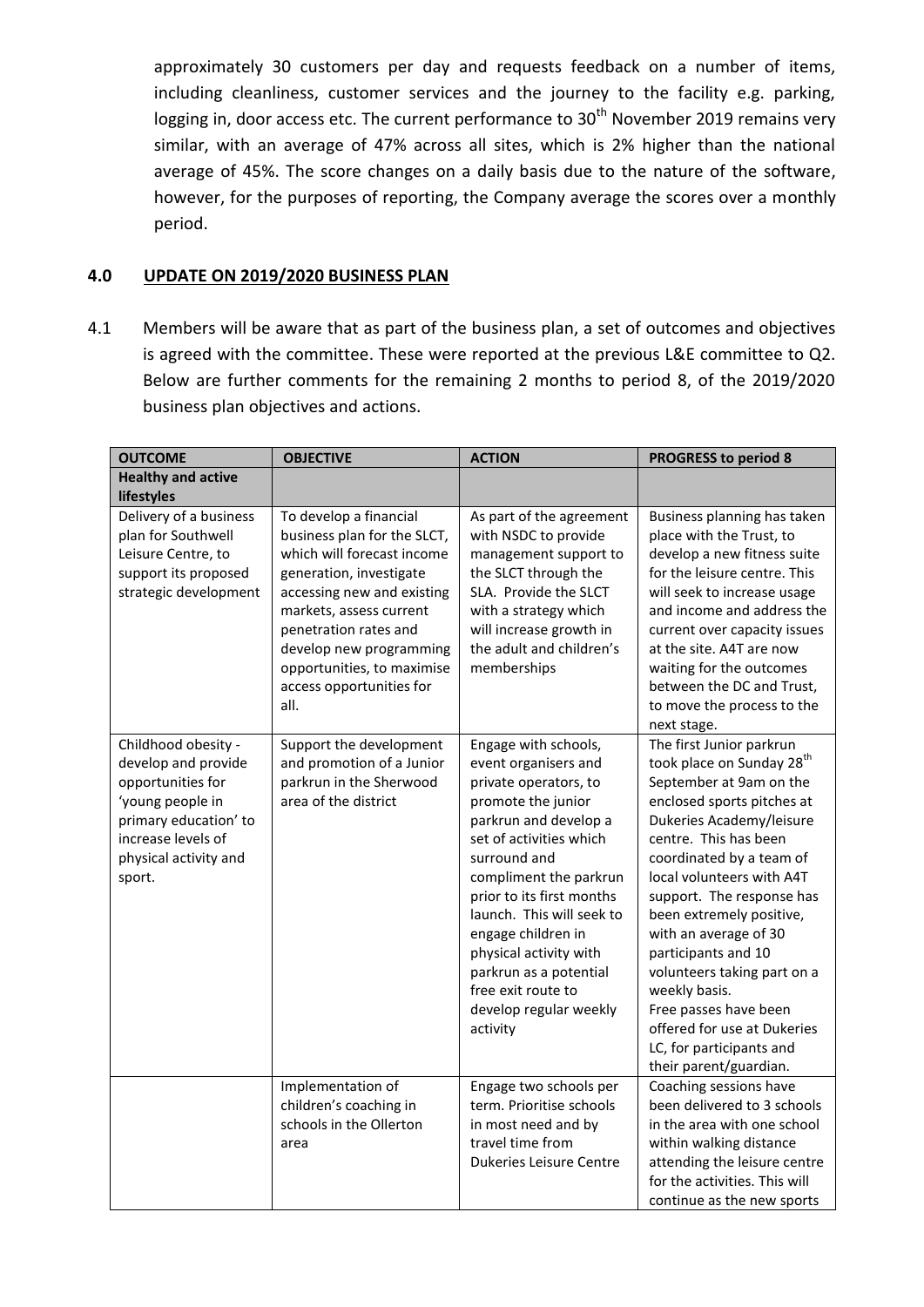|                                                                                                                                                                      |                                                                                                                                                                                      |                                                                                                                                                                                                                                                                                                                   | development staff, who                                                                                                                                                                                                                                                                                                                                                                                                                                                                                                                                                                                                                                            |
|----------------------------------------------------------------------------------------------------------------------------------------------------------------------|--------------------------------------------------------------------------------------------------------------------------------------------------------------------------------------|-------------------------------------------------------------------------------------------------------------------------------------------------------------------------------------------------------------------------------------------------------------------------------------------------------------------|-------------------------------------------------------------------------------------------------------------------------------------------------------------------------------------------------------------------------------------------------------------------------------------------------------------------------------------------------------------------------------------------------------------------------------------------------------------------------------------------------------------------------------------------------------------------------------------------------------------------------------------------------------------------|
|                                                                                                                                                                      |                                                                                                                                                                                      |                                                                                                                                                                                                                                                                                                                   | joined the team in                                                                                                                                                                                                                                                                                                                                                                                                                                                                                                                                                                                                                                                |
|                                                                                                                                                                      |                                                                                                                                                                                      |                                                                                                                                                                                                                                                                                                                   | September, continue to                                                                                                                                                                                                                                                                                                                                                                                                                                                                                                                                                                                                                                            |
|                                                                                                                                                                      |                                                                                                                                                                                      |                                                                                                                                                                                                                                                                                                                   | develop key relationships<br>with the school teams.                                                                                                                                                                                                                                                                                                                                                                                                                                                                                                                                                                                                               |
|                                                                                                                                                                      | Work with partners i.e.<br>Everyone Health to<br>promote their initiatives<br>tackling childhood obesity                                                                             | Increase Everyone<br>Health's bookings by<br>10% over a 12 month<br>period                                                                                                                                                                                                                                        | Progress has been made<br>with key staff meeting with<br>EH colleagues.<br>The children's weight<br>management programme<br>sessions have been through                                                                                                                                                                                                                                                                                                                                                                                                                                                                                                            |
|                                                                                                                                                                      |                                                                                                                                                                                      |                                                                                                                                                                                                                                                                                                                   | the email marketing system.                                                                                                                                                                                                                                                                                                                                                                                                                                                                                                                                                                                                                                       |
| Inactive people -<br>develop and provide<br>opportunities for<br>'inactive people' to<br>increase levels of<br>physical activity and<br>sport.                       | Identify communities with<br>low activity levels                                                                                                                                     | Promote the 3-year<br>pricing strategy,<br>specifically the new<br>qualifying criteria for<br>concessionary<br>membership in deprived<br>areas<br>Develop a series of<br>outreach activities<br>linking to existing<br>opportunities<br>Offer 12 (one per month<br>per site) free taster<br>activities at centres | Promoted through the<br><b>Council's Council Tax</b><br>distribution<br>Attendance at local events<br>including school fayres,<br>4Uth (NCC Youth Service).<br>Taster sessions offered<br>through swimming teachers<br>courses.<br>A series of trampolining and<br>gymnastics sessions have<br>been offered.<br>Outreach activities have<br>been developed through<br>partnership working in<br>Ollerton.<br>Taster and introductory<br>sessions are planned<br>through the 'RED January'<br>campaign.<br>Additional walking football<br>and walking netball courses<br>have been added to the<br>activity programme and will<br>commence during the new<br>year. |
| NSEC 6-8 - develop<br>and provide<br>opportunities for<br>people living in high<br>NSEC 6-8 target areas<br>to increase levels of<br>physical activity and<br>sport. | Introduction of pricing<br>strategy including<br>additional qualifying<br>criteria for concessionary<br>membership                                                                   | Increase take up of the<br>concessionary<br>memberships by 50%<br>Offer 12 (one per month<br>per site) free taster<br>activities at centres<br>Offer a FREE 7 day pass<br>for all participants of the<br>initial pilot of junior<br>parkrun in Sherwood<br>area                                                   | Growth experienced in Q1<br>as reported in appendix 1<br>Taster sessions offered<br>through swimming teachers<br>courses. A series of<br>trampolining and<br>gymnastics sessions have<br>been offered.<br>This was assisted by the<br>launch of the junior parkrun<br>in Ollerton during<br>September.<br>At period 8, the increase<br>experienced was 23% on<br>last year.                                                                                                                                                                                                                                                                                       |
| <b>Accessible facilities</b>                                                                                                                                         |                                                                                                                                                                                      |                                                                                                                                                                                                                                                                                                                   |                                                                                                                                                                                                                                                                                                                                                                                                                                                                                                                                                                                                                                                                   |
| Develop a business<br>plan for a Modular<br>Pool at the Dukeries<br>Leisure Centre                                                                                   | Assist the Council with the<br>feasibility and<br>development work for the<br>development of the new<br>swimming pool at the<br>Dukeries Leisure Centre.<br>This work should include | Develop a 3-year<br>financial forecast for the<br>modular pool.<br>Apply to Sport England<br>for funding to support<br>the capital development<br>and fit out of the facility.                                                                                                                                    | A4T were successful in<br>receiving a Sport England<br>(SE) grant of £150K,<br>towards the development<br>of the new swimming pool<br>at Dukeries. After<br>discussion with SE and the                                                                                                                                                                                                                                                                                                                                                                                                                                                                            |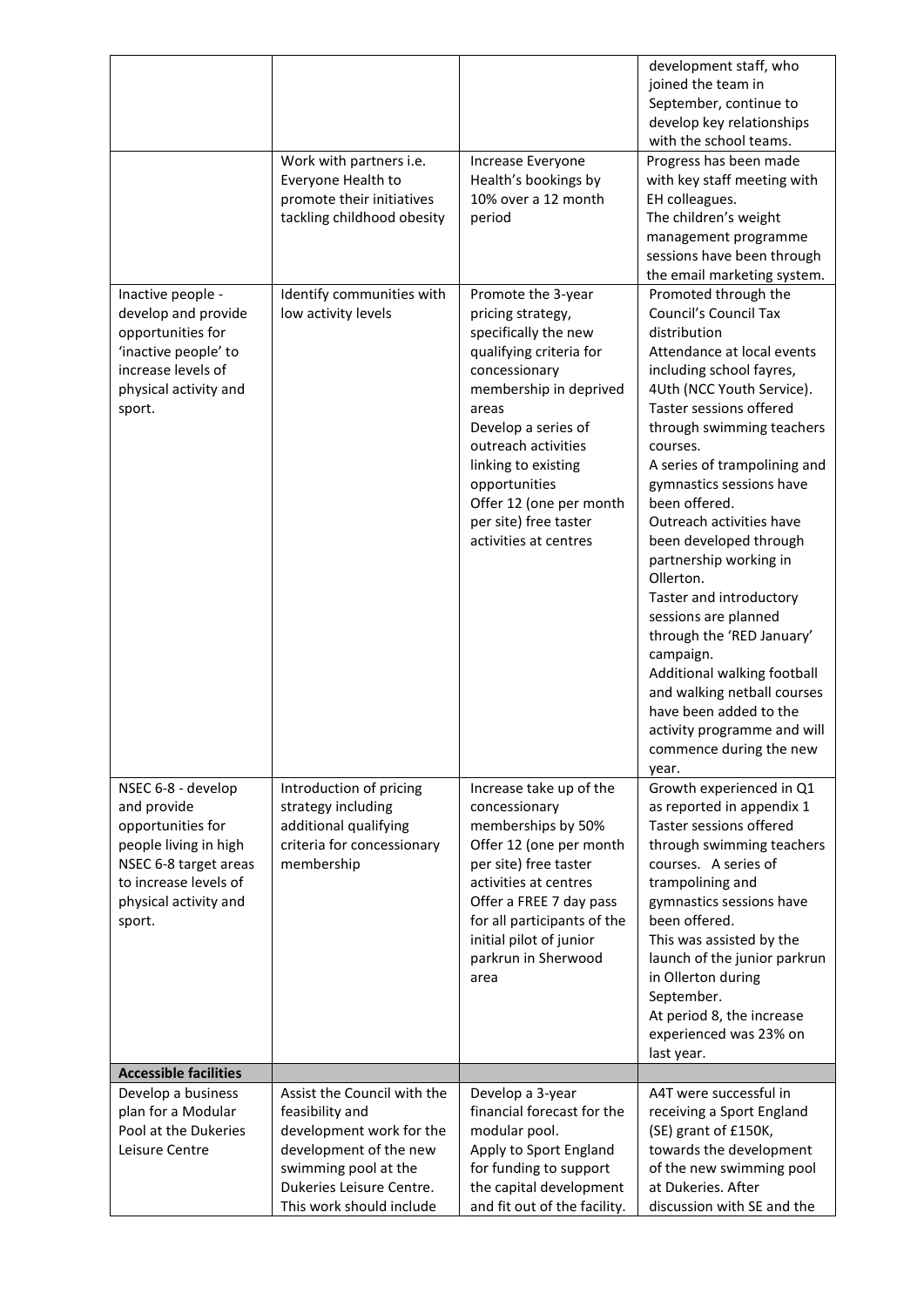|                                                                                                                            | the development of the<br>finance for the delivery of<br>the pool, the<br>requirements for<br>operations and the<br>specification for the<br>delivery of a community<br>swimming programme.                                                                                                                                                                                                               | Develop a 'wet side<br>programme' which will<br>engage with NCC for the<br>return of school<br>swimming within the<br>Sherwood area.<br>Develop a pool class<br>timetable<br>Develop a junior<br>lifeguard academy<br>Develop a marketing<br>plan to the 3 -year<br>pricing strategy<br>Development and<br>relaunch of the junior<br>swimming programme | DC however and to avoid<br>possible complications with<br>the Company's 'Teckal'<br>compliance, an agreement<br>was made between SE, A4T<br>and the DC, to transfer the<br>grant over to the DC. This is<br>currently being finalised<br>and will ensure the £150K<br>contribution is retained,<br>within the project.<br>The project is moving ahead<br>with planning permission<br>approved. Internal<br>discussions are now taking<br>place with the A4T team to<br>discuss communication and<br>pre-sales for the new<br>facility.                                                                                                                                                     |
|----------------------------------------------------------------------------------------------------------------------------|-----------------------------------------------------------------------------------------------------------------------------------------------------------------------------------------------------------------------------------------------------------------------------------------------------------------------------------------------------------------------------------------------------------|---------------------------------------------------------------------------------------------------------------------------------------------------------------------------------------------------------------------------------------------------------------------------------------------------------------------------------------------------------|--------------------------------------------------------------------------------------------------------------------------------------------------------------------------------------------------------------------------------------------------------------------------------------------------------------------------------------------------------------------------------------------------------------------------------------------------------------------------------------------------------------------------------------------------------------------------------------------------------------------------------------------------------------------------------------------|
| Improve community<br>access through partner<br>facilities and increase<br>usage and access to<br>local sporting facilities | Explore partnerships with<br>other academy's to<br>increase community usage<br>through the use and<br>management of their<br>facilities                                                                                                                                                                                                                                                                   | Using the Newark<br>Academy pilot engage<br>with two new partners<br>during 2019/2020, with<br>a view to supporting<br>increased sporting<br>facility take up<br>throughout the district                                                                                                                                                                | Barnby Road Academy have<br>received DfE funding for a<br>new 4 court sports hall and<br>have engaged with A4T to<br>manage the community<br>bookings from the NY on a<br>trial basis, until April 2020.<br>A full SLA is still to be<br>developed during the trial<br>period and members will be<br>updated as this progresses.<br>This fantastic new facility<br>and partner agreement<br>with the Academy will<br>increase community and<br>club access further, within<br>the Newark area.<br>Further conversations have<br>taken place with two other<br>facilities with a view to<br>developing a partnership<br>agreement for managing<br>their facilities for<br>community access. |
| Achieve a 3-year SLA<br>with the Newark<br>Academy                                                                         | Agree a new 3-year SLA<br>with the Newark Academy<br>for undertaking the<br>management of the facility<br>to maximise community<br>access. The 3-year<br>agreement will secure the<br>use of the facility for clubs<br>and pay and play users<br>until 2022. In addition, the<br>sports development team<br>will continue to provide<br>mentoring opportunities<br>for all students accessing<br>leisure. | Have a signed SLA<br>agreement in place by<br>September 2019.<br>Continue to achieve<br>income and utilisation<br>targets and add further<br>growth with the<br>introduction of courses<br>and special events.<br>Provide 15 work<br>placement opportunities<br>for students<br>Provide VISPA<br>volunteering<br>opportunities for<br>students          | This is progressing and a<br>meeting took place in<br>November.<br>To date, there have been 5<br>students that have<br>undertaken work<br>experience with NSFC from<br>Newark Academy.<br>The number of VISPA<br>volunteers recruited from<br>Newark Academy to date is<br>6.                                                                                                                                                                                                                                                                                                                                                                                                              |
| <b>Financial viability</b>                                                                                                 |                                                                                                                                                                                                                                                                                                                                                                                                           |                                                                                                                                                                                                                                                                                                                                                         |                                                                                                                                                                                                                                                                                                                                                                                                                                                                                                                                                                                                                                                                                            |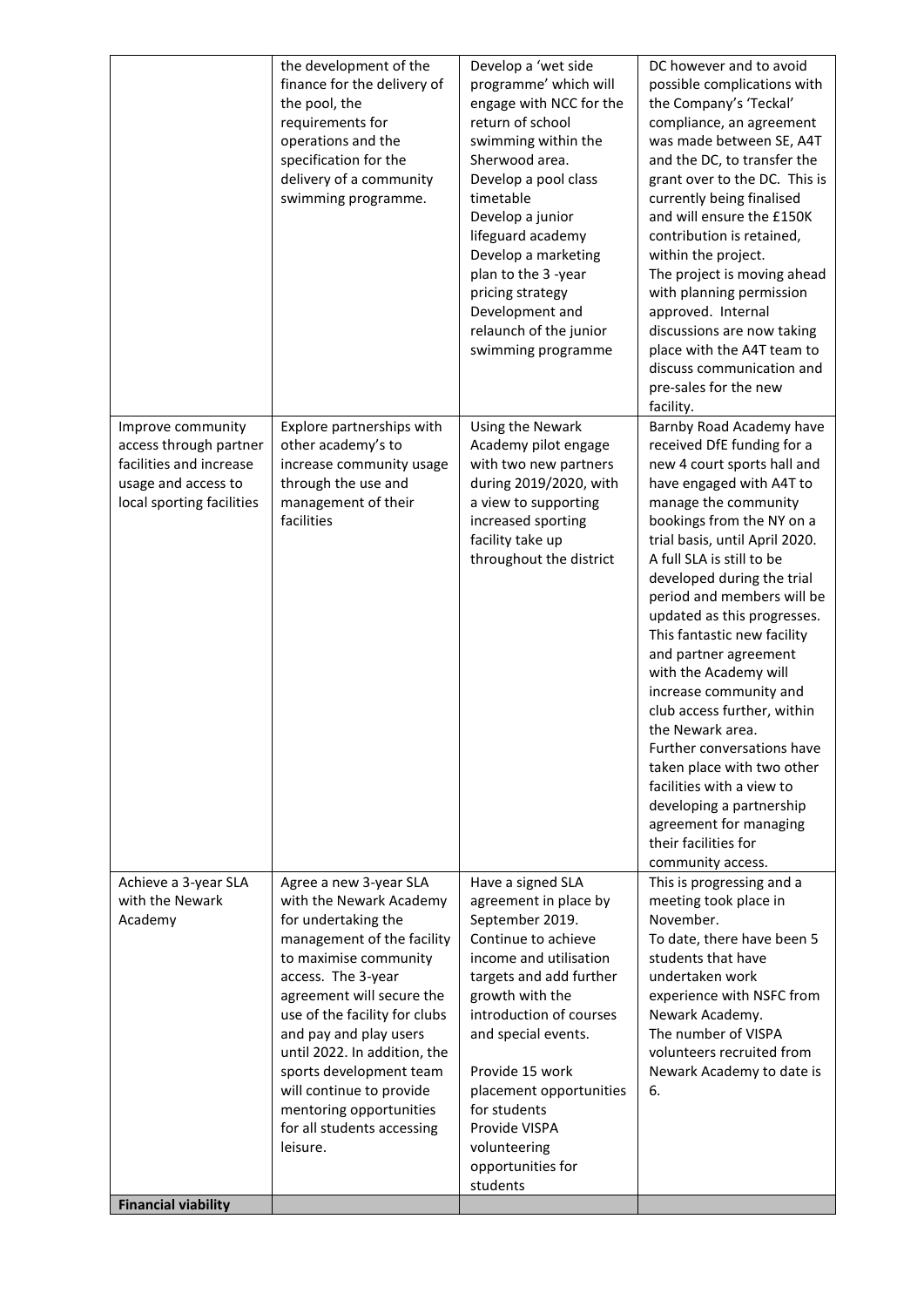| Deliver a new<br>receipting system for<br>the business                                                   | To investigate the options<br>of new receipting and back<br>office systems for the<br>business, in line with the<br>requirements of the<br>Council's capital<br>programme and the<br>procurement process.<br>Develop a 'fit for purpose'<br>integrated system which<br>supports the Councils new<br>financial management<br>system. | Scope out the<br>specification for new<br>system by May 2019, in<br>consultation with the<br>business unit of NSDC.<br>Assess the viability of a<br>proposed new system<br>and discuss this with the<br>Council through the<br>operating contract<br>agreement                                                                                                                                   | New systems are currently<br>being seen and a scope for<br>a new system is being<br>developed. ICT are being<br>fully consulted as part of<br>the process and further<br>updates will be provided as<br>the project moves forward.<br>As an interim step, an<br>update to the current<br>system is taking place and<br>will be launch in the New<br>Year. This will be tested for<br>3 months, before any new<br>system is tendered to<br>assess its functionality.<br>Further site visits and<br>meetings have taken place<br>in the period with more<br>information being collated.<br>Currently ICT are supporting<br>A4T with the installation of<br>the latest software, Leisure<br>Hub, which should be live<br>by March 2020. |
|----------------------------------------------------------------------------------------------------------|-------------------------------------------------------------------------------------------------------------------------------------------------------------------------------------------------------------------------------------------------------------------------------------------------------------------------------------|--------------------------------------------------------------------------------------------------------------------------------------------------------------------------------------------------------------------------------------------------------------------------------------------------------------------------------------------------------------------------------------------------|--------------------------------------------------------------------------------------------------------------------------------------------------------------------------------------------------------------------------------------------------------------------------------------------------------------------------------------------------------------------------------------------------------------------------------------------------------------------------------------------------------------------------------------------------------------------------------------------------------------------------------------------------------------------------------------------------------------------------------------|
| Implement a 3-year<br>pricing strategy                                                                   | Implement the 3-year<br>pricing strategy within the<br>District and support this<br>with targeted marketing<br>campaigns, encouraging<br>usage in areas where<br>traditionally usage may be<br>low                                                                                                                                  | Develop a schedule of<br>promotional meetings to<br>support the strategy.<br>First promotions to be in<br>place during spring 2019.<br>Increase target market<br>memberships groups to<br>include concessionary<br>memberships                                                                                                                                                                   | This has been implemented<br>across all sites including<br>SLCT. As highlighted in<br>Appendix I, there has been<br>an increase of 44 (23%)<br>concessionary memberships<br>compared to period 8 last<br>year, who have benefited<br>from the reduced<br>membership price, attached<br>to the new postcode<br>criteria.                                                                                                                                                                                                                                                                                                                                                                                                              |
| Develop a 3-year<br>forecasted budget for<br>the Company                                                 | To understand the<br>implications of the real<br>living wage on the budgets<br>for the Company and the<br>increased utility charges<br>which are and will<br>continue to impact<br>significantly on the<br>revenue position of the<br>Company                                                                                       | Develop a 3-year<br>forecasted budget for<br>the Company and<br>discuss the findings with<br>the Council, with regards<br>to the implications of the<br>on-going management<br>fee from the Council to<br>the Company. This must<br>also take into account<br>the current partnership<br>with the SLCT and the<br>SLA between the Council<br>and Company, to<br>provide services to the<br>Trust | This is currently being<br>developed and discussions<br>with the council are being<br>set up for January 2020, to<br>develop a 3-year business<br>plan/strategy, which will<br>align with a 3-year financial<br>budget. In addition, this is<br>aligned to the Governance<br>review of A4T, which the<br>Council has led on and has<br>been presented to the L&E<br>committee. This is reported<br>further within the report in<br>the financial section and<br>points out concerns with<br>pensions and utility costs.                                                                                                                                                                                                              |
| Establish a new 3-year<br>financial agreement<br>with the Council for<br>the Company's<br>management fee | Undertake discussions<br>with the Council to<br>establish a new 3-year<br>agreement with the<br>Council for the<br>management fee for the<br>Company. This will                                                                                                                                                                     | As set out above                                                                                                                                                                                                                                                                                                                                                                                 | As set out above                                                                                                                                                                                                                                                                                                                                                                                                                                                                                                                                                                                                                                                                                                                     |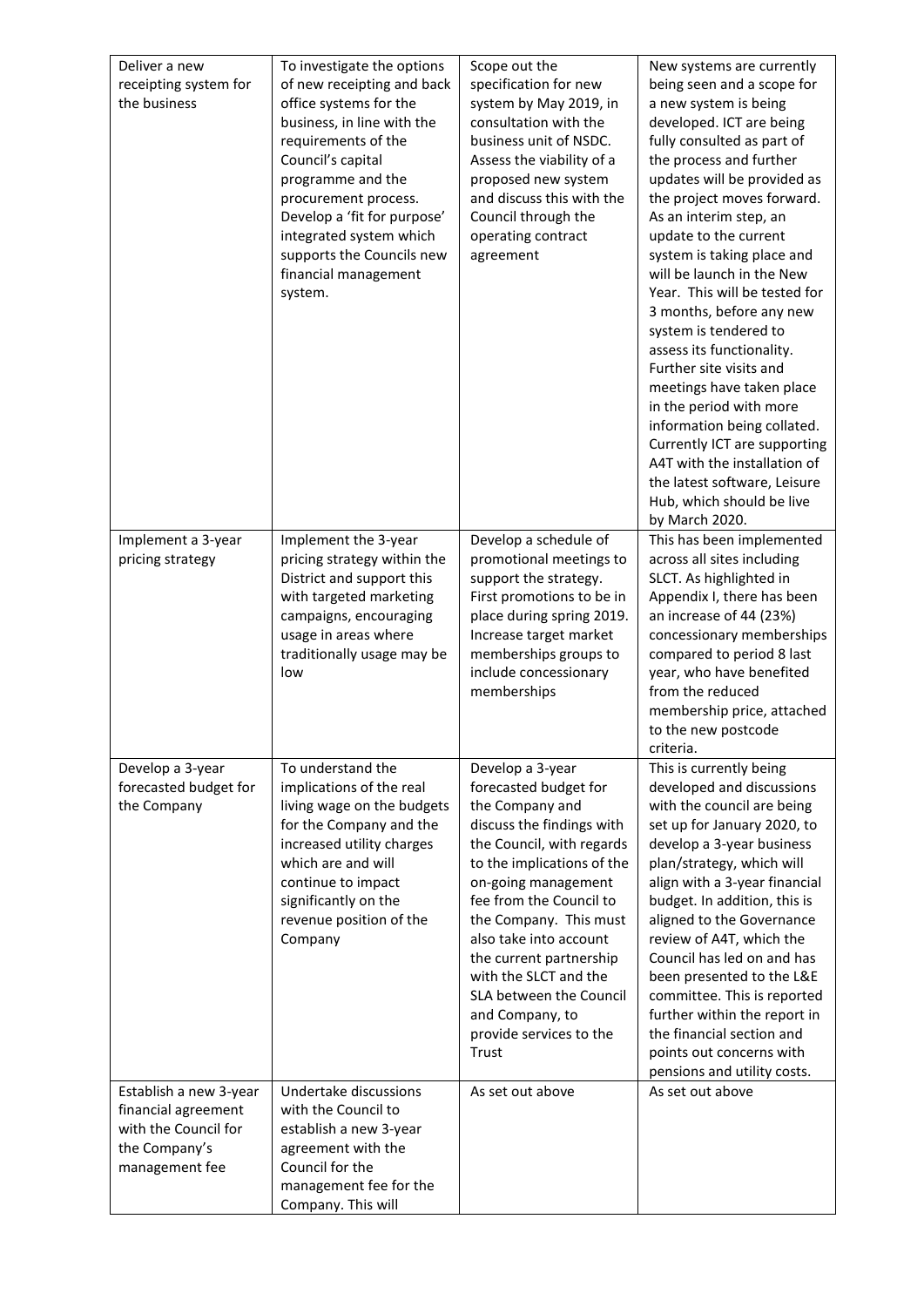|                                  | support the 3-year<br>forecast which the<br>Company is hoping to<br>undertake to understand<br>the Company's financial<br>viability                                                                                                                                                                                                                                                                           |                                                                                                                                                                                                                                                                                                                    |                                                                                                                                                                                                                                                                                    |
|----------------------------------|---------------------------------------------------------------------------------------------------------------------------------------------------------------------------------------------------------------------------------------------------------------------------------------------------------------------------------------------------------------------------------------------------------------|--------------------------------------------------------------------------------------------------------------------------------------------------------------------------------------------------------------------------------------------------------------------------------------------------------------------|------------------------------------------------------------------------------------------------------------------------------------------------------------------------------------------------------------------------------------------------------------------------------------|
| Implement on-line<br>memberships | Currently the on-line<br>membership package has<br>been purchased and it is<br>hoped that ICT can ensure<br>this is installed and<br>operationally ready for use<br>from April 2019. Whilst<br>this will not provide<br>significant increases in<br>memberships, it improves<br>access for customers being<br>able to sign up to any<br>leisure centre 24/7 and<br>streamlines existing sign<br>up processes. | Develop an online<br>incentive scheme<br>Develop digital<br>marketing and branding<br>of the online<br>membership system<br>Support the<br>development of online<br>membership, with a view<br>to achieving 5% take up<br>of memberships<br>purchased online within<br>the first 12 months of its<br>introduction. | This is currently being<br>developed with ICT and XN<br>Leisure (the current front of<br>house/memberships system<br>supplier). This is tied in to<br>the upgrade to the existing<br>system, which it is hoped<br>will be launch in the new<br>year for a trial 3 month<br>period. |

Table 2, 2019/2020, business plan objectives update

- 4.2 Members will note, that progress in all areas is being made, with some categories progressing quicker than others. Work on these objectives will continue to be progressed and recorded until the end of March 2020.
- 4.3 Members will note that many of the objectives above are linked to the work of the Sports Development team. However, in addition to the work, which is undertaken to meet the objectives above, attached at appendix II is on-going work, which has taken place from  $1<sup>st</sup>$ October 2019 to 30<sup>th</sup> November 2019 (the two month since the previous L&E report).

# **5.0 FINANCIAL UPDATE**

- 5.1 As part of the agreement with Active4Today Ltd, an update on finance is provided by the Company on a regular basis, to ensure the Council can understand the on-going sustainability of the Company. In addition, it allows for early discussions to take place regarding the best way to apportion any additional finance, which may have been generated and could be re-invested into areas such as, additional sports development activities, subsidised usage for target groups, or additional equipment for outreach work.
- 5.2 Members will be aware that during January 2019, A4T were predicting a shortfall in their 2019/2020 budget of £75K. This was in the main due to increases in utilities, national insurance, pension contributions, real living wage and insurance; in addition, A4T had a standstill position in its management fee from the Council, during 2019/2020. Revisions have been made to the budgets and savings have been identified across the company. These are mainly in staff vacancies to period 08, a reduction in the marketing budget (as a result of the App development not taking place in 2019/20) and additional in year income streams at the Ollerton site from children's activities, not budgeted for in 2019/2020.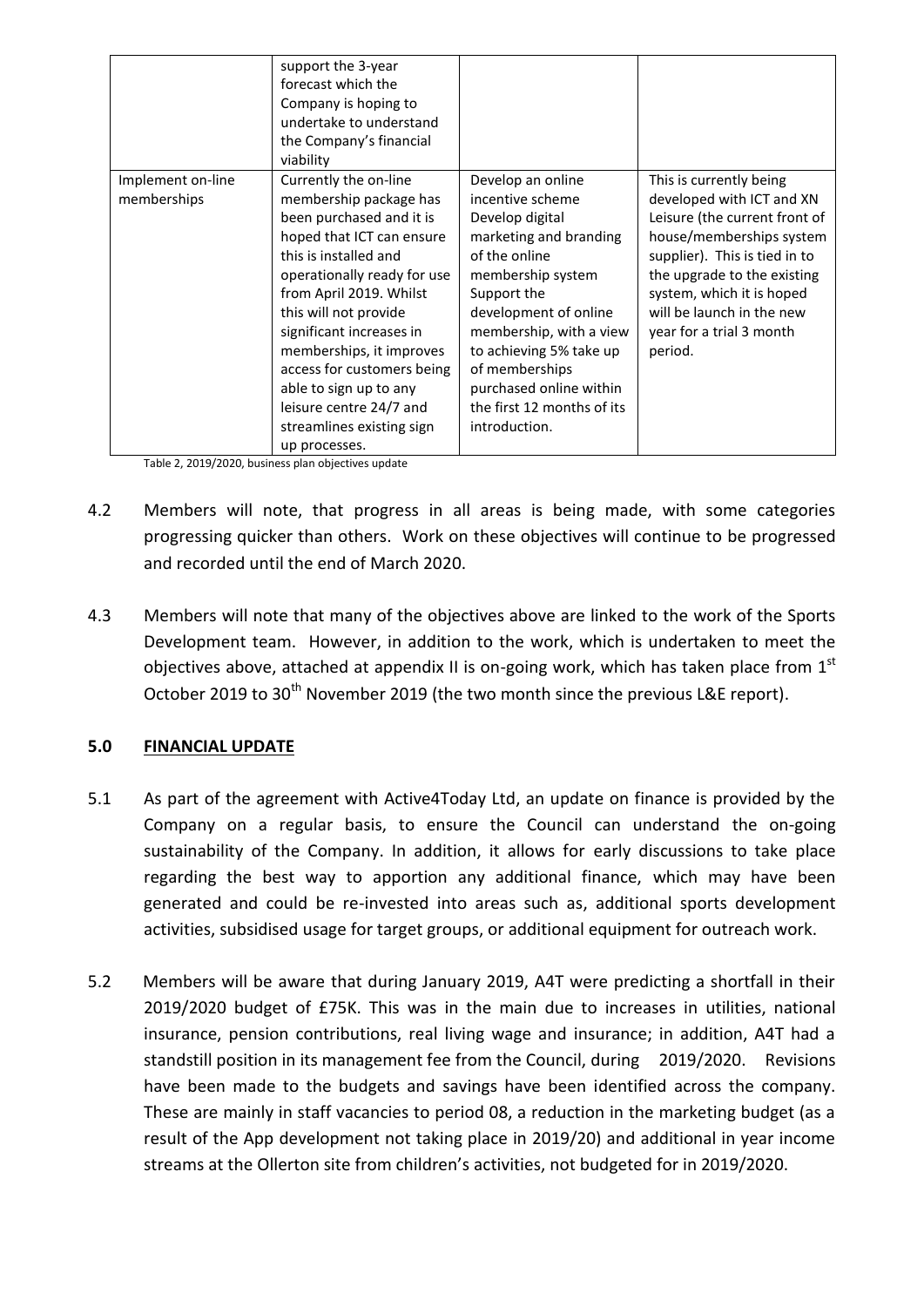5.3 Set out in the table below, A4T has provided the current financial position of the Company, which is monitored by the Board, as part of its role in managing the operations of the Company. The table below shows the original, revised and profiled budgeted income and expenditure up to period 08, set against actual income and expenditure for the same period. Below is the current position of the Company's finances, with narrative to add context to the information.

|                          | Original<br>2019-2020<br>budget:<br>income/exp | <b>Full Year</b><br>revised:<br>30.11.2019 | Profiled budget:<br>30.11.2019 | Actual income<br>and exp:<br>30.11.2019 | Variance to<br>30.11.2019:<br>profiled<br>budget |
|--------------------------|------------------------------------------------|--------------------------------------------|--------------------------------|-----------------------------------------|--------------------------------------------------|
| <b>Total income</b>      | $-E3,048,890$                                  | $-3,105,280$                               | $-E2,081,428$                  | -£2,089,618                             | $-E8,190$                                        |
| Staff                    | £1,987,290                                     | £1,978,790                                 | £1,299,122                     | £1,276,937                              | $-E22,185$                                       |
| Premises                 | £425,240                                       | £454.850                                   | £240.146                       | £204,779                                | $-E35,367$                                       |
| Supplies and services    | £711,100                                       | £681,160                                   | £407,579                       | £272,781                                | $-E134,798$                                      |
| <b>Total expenditure</b> | £3,123,630                                     | £3,114,800                                 | £1,946,846                     | £1,754,497                              | $-£192,349$                                      |
| Transfer from/to         | $-E74,740$                                     | £-9,520                                    | £0.00                          | £0.00                                   | £0.00                                            |
| balances A4T             |                                                |                                            |                                |                                         |                                                  |
| <b>Net balance</b>       | £0.00                                          | £0.00                                      | -£134,581                      | $-£335,121$                             | $-E200,540$                                      |

Table 3, Current financial information table 19/20

- 5.4 Points to note from the financial information table are set out below and focuses on; income and expenditure budgets, variance to profiled budget:
- 5.4.1 **Income budgets:** There is currently marginal overachievement of income to period 08 of £8K. This is made up of small amounts of increased income, across several income lines e.g. memberships, wetside, pay and play fitness suite and children's income.

# 5.4.2 **Expenditure budgets:**

- a. **Salary Budgets -** This code currently has a moderate underspend of £22K to period 8. This is mainly due to freelance payments made in arrears across the company and contracted staff being paid a month in arrears for relief hours. This amount includes all associated on-costs and vacancies across the company. It is expected that this budget will be fully committed at year end.
- b. **Premises Budgets -** This code is currently showing an underspend of £35K to period 08. This is largely due to utilities payments being one month behind; these have an estimated combined expenditure of approximately £24K, based on historical usage. The remainder of the variance is in the main due to outstanding invoices, not yet received from the district council, for repairs and maintenance within the leisure centres, for the period of November 2019; this is approximately £11K, based on draft invoices. Once received, this will fully commit the current underspend, showing on this budget.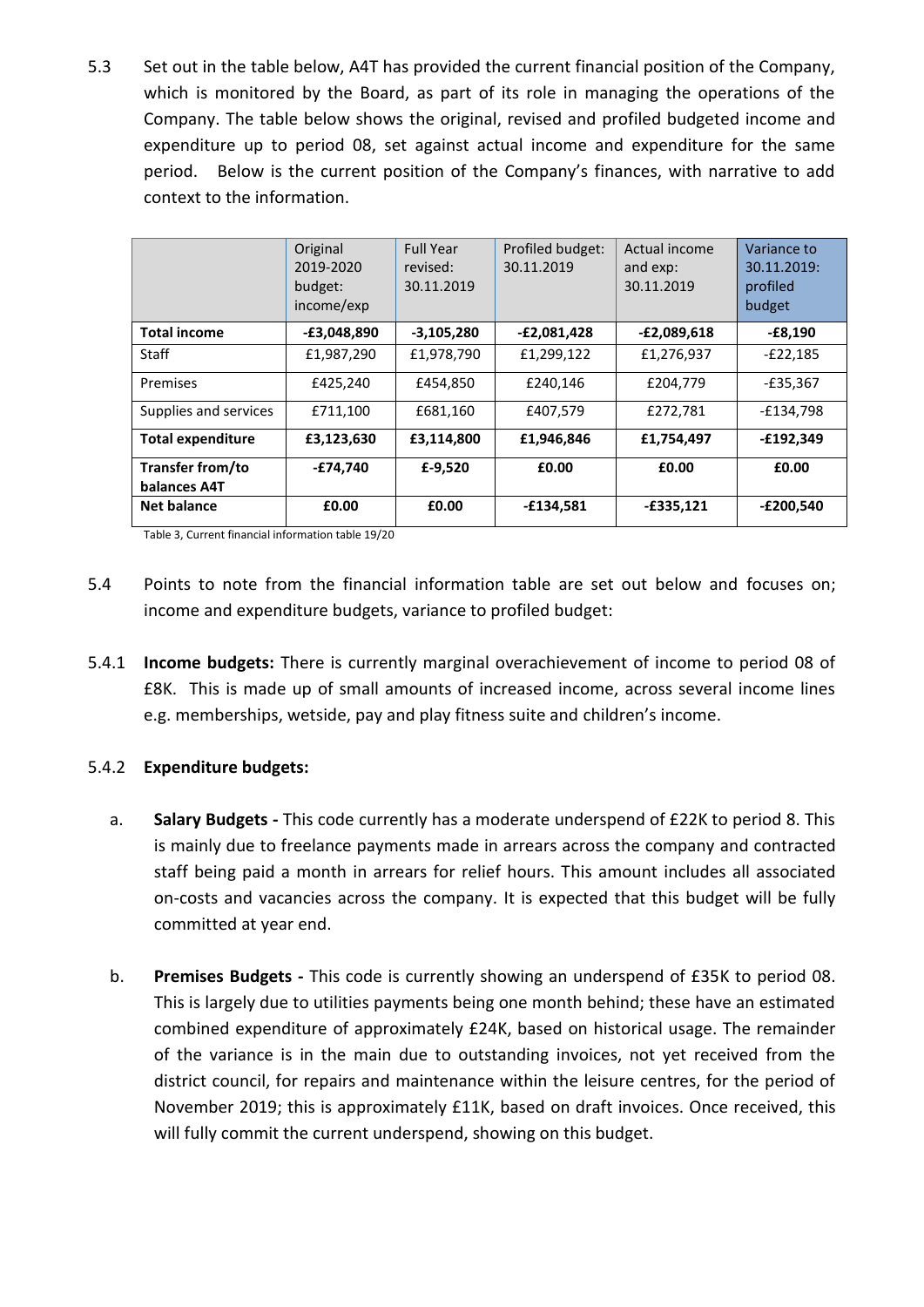- c. **Supplies and Services Budgets -** This code currently has a large underspend of £135K over several budget headings. The main areas for the current underspend are; £82K remains currently unpaid for support services provided by the Council, due to queries on the SLA's and invoices. These issues have been raised with the council and a meeting has been scheduled for 20<sup>th</sup> January 2020, in a bid to sign off the outstanding issues, allowing the invoices to be paid. In addition to the above £82K, there is currently a £11K underspend within the marketing budget, as set out above. This amount will be used to support the deficit identified earlier within the year. There is also a 13k underspend on irrecoverable VAT, which directly correlates to the current underspends. Once these have been paid, the Irrecoverable VAT will be committed. Other equipment costs are committed for 10k and are awaiting invoices being raised.
- 5.5 **Overall Financial Summary to date:** Active4Today were predicting a shortfall in their 2019/2020 budget of £22K at period 6. Since the last report, there have been small savings made across various codes, resulting in a predicted shortfall at period 8, estimated to be £9.5K at year-end. There has however been a 10k increase to the repairs and maintenance budget at the Newark site, which has been offset, through increases in the facility hire income budget. The reduction in this deficit is supporting the financial sustainability of the Company, which as Council members will be aware, is a key objective for Active4Today and the Council. It is hoped that if the New Year is busy, the deficit identified above, can be reduced further with the target being a zero position, at year-end. The above position is currently based on receiving the second half of the management fee, currently held by the Council, which is approximately £60K.
- 5.6 As previously reported, in the event there remains a shortfall at the end of the financial year, this could, either be funded from an increased management fee from the council, or from the current A4T reserves and balances.

# **6.0 PROPOSED 2020/2021 BUSINESS PLAN and 2020/2021 BUDGET**

- 6.1 Attached at appendix III is the proposed business plan in the format, which members will be familiar with and which was presented to Members in draft form during November 2019. The outcomes and objectives are linked with the 3 strands of the Company and which have been agreed by the committee:
	- o Healthy and Active Lifestyles
	- o Accessible Facilities
	- o Financial Viability
- 6.2 There are 10 high-level aims and actions currently proposed for the business plan, which support the council's Community Plan and the council's Physical Activity and Sport Plan 2018 to 2021, which was agreed with the committee during 2018. Further discussions around the specific performance criteria is still to be agreed and meeting is being scheduled during January 2020, between the A4T Board and NSDC Members. This work will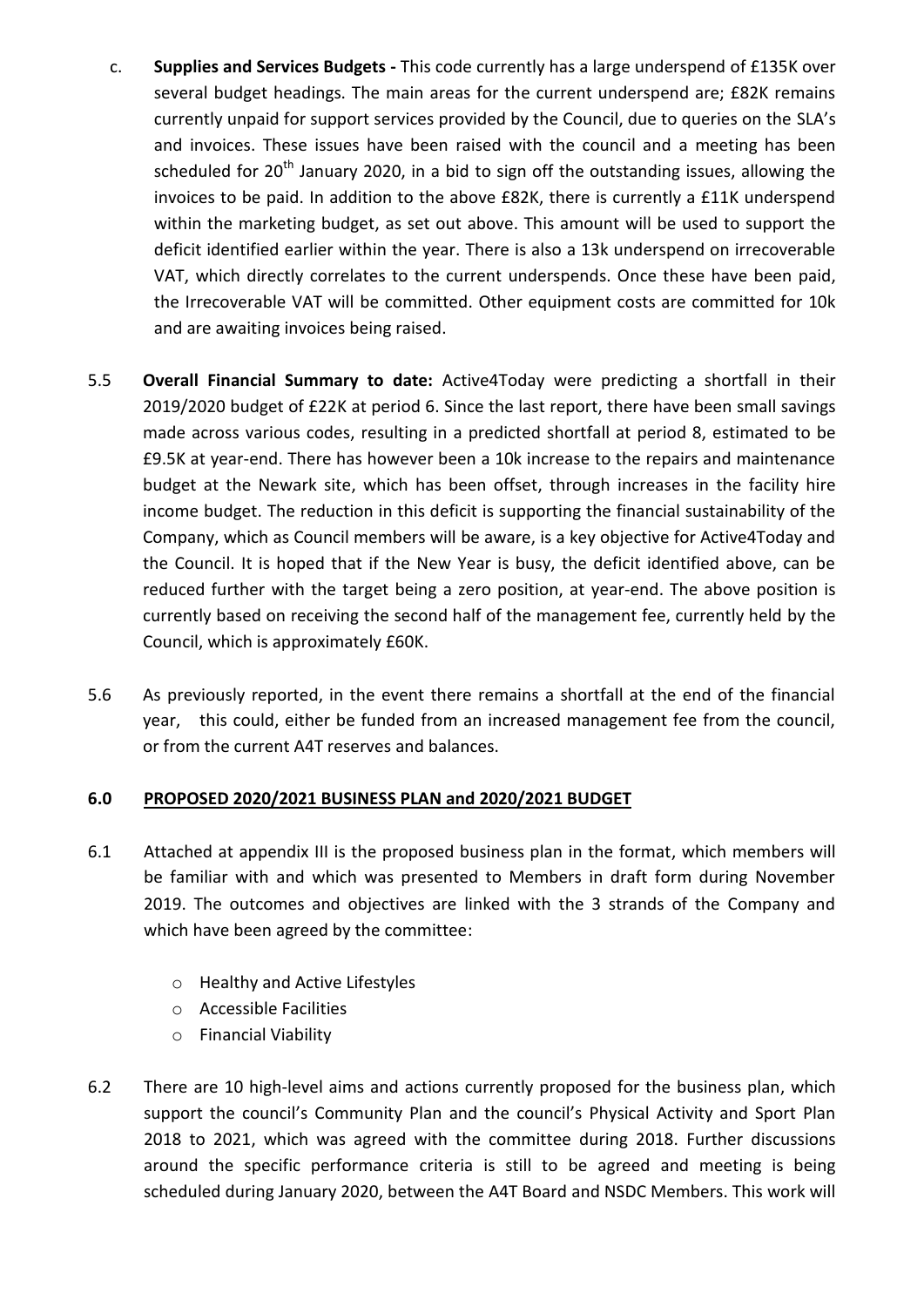in turn support the changes proposed by the council, regarding the governance of the Company and the identification of the roles and responsibilities of each organisation.

- 6.3 The business plan also concentrates on the pending development of a new swimming pool at the Dukeries Leisure Centre. The objectives for this area of work concentrates on the development of community swimming, financial sustainability and the expansion of the junior swimming pathway, through a wide an inclusive swimming programme, aimed at engaging the communities of Ollerton and the surrounding villages.
- 6.4 The Company will support the programme with the 3-year pricing strategy, which was approved by L&E Members in January 2019. This will apply a consistent price across its membership and depending on the member's postcode, would apply a level of discount, which would align itself to the indices of multiple deprivation (IMD) health deprivation and disability, of which there are four within the Sherwood part of the district and two within Newark.
- 6.5 As reported to Members, the budget for 2020/2021 has been prepared, in line with the business plan attached. The budget for 2020/2021 has been extremely challenging in its preparation, as the expenditure has not been fully met, through income generation. Four areas which have significant affected the Company, are set out below:
- 6.5.1 **Nottinghamshire County Council Pension Fund – Triennial Actuarial Valuation** The main purpose of the valuation is to set the employer contributions for the following three years and below is the in-year finance required by A4T for the year 2020/2021:
	- Primary rate the percentage increase of currently 14.5% is increasing to 17.6%
	- Secondary rate the in year payment by A4T is increasing from £33,821 to £135,729
- 6.5.2 These increases identified above and which were presented to A4T during December 2019, equate to an in-year increase of £144,330.
- 6.5.3 **Zero Management fee** Currently the Council under the new governance arrangements are proposing a zero management fee for 2020/2021; As a result, the Company has built in a reduction of £121,220, which will not be reviewed until the year-end has closed, on  $31<sup>st</sup>$ March 2021.

6.5.4 **Utilities** – During 2019/2020, utilities increased on average by 18%. Due to the nature of the contract, which NSDC and A4T belong to, the percentage increase on utilities for 2020/2021, will not be known until April 2020. As a result, a 7.5% increase has been applied across all sites, which adds an additional £32K to the budget.

6.5.5 **Cost of living increase** - This has added a further £20K to the budget.